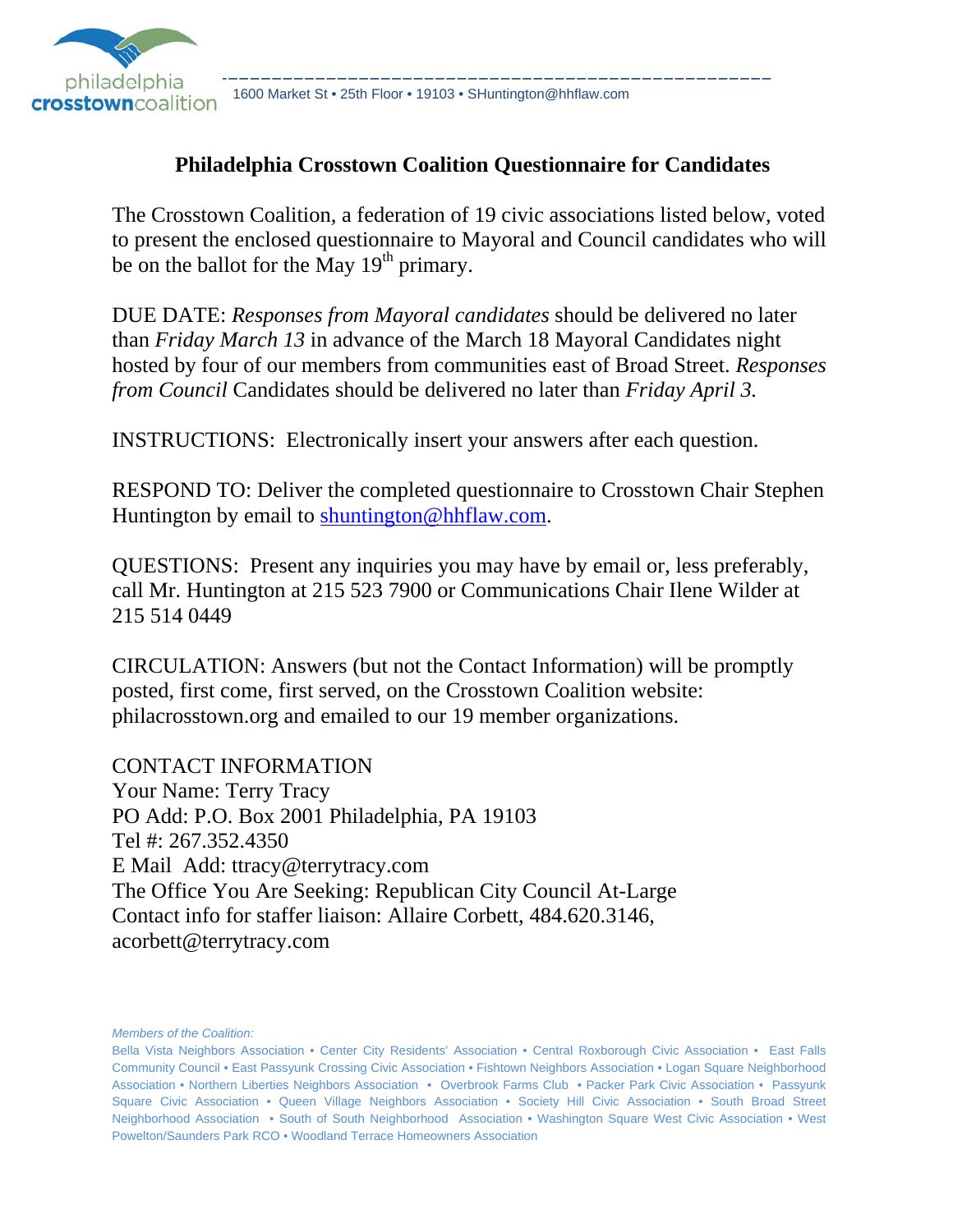### **TAX AND FINANCE QUESTIONS**

#### **1. TAX ABATEMENT**

Philadelphia's ten-year tax abatement eliminates real estate taxes on new construction and improvements (but not the underlying land) for ten years. Supporters argue that the lost tax revenue is more than offset by enhanced business, wage and sales tax collections and note that since the abatement went into effect, development activity has increased dramatically. Opponents argue that the abatement stimulates development for only high income housing, and reduces much needed city real estate tax revenue, of which more than 50% goes to schools.

*Should the ten year realty tax abatement continue as is, or should it be modified or abolished? The ten year realty tax abatement program is a function of an irrational, self‐defeating municipal tax code a years of ad hoc tax policy making. I am willing to support modifications to the program as part of a larger tax reform effort.* 

*Please indicate why you would keep or abolish it, or what modifications you would* make:

*Drexel University Senior Research Fellow Kevin Gillen has found that \$8 dollars of economic activity has occurred in the city for every \$1 in forgone taxation as a result of this tax abatement program. In a vacuum, this might indicate it has been a success. In many regards, this is true, particularly for the city's core. Further, given the city's disproportionate dependency on the city wage tax, increasing residency is of paramount concern. However, success has been uneven and the programs limitations have been exposed in places like Germantown and the Northeast. In order to sustain progress in the city's core and help surrounding neighborhoods realize their potential, we need to rationalize our tax structure – we need a simpler and lighter tax code. Modifications to or elimination of the program should be on the table in order to advance more comprehensive reform that eliminates confiscatory business taxes such as the BIRT Net Income Tax and reduces the wage tax burden.*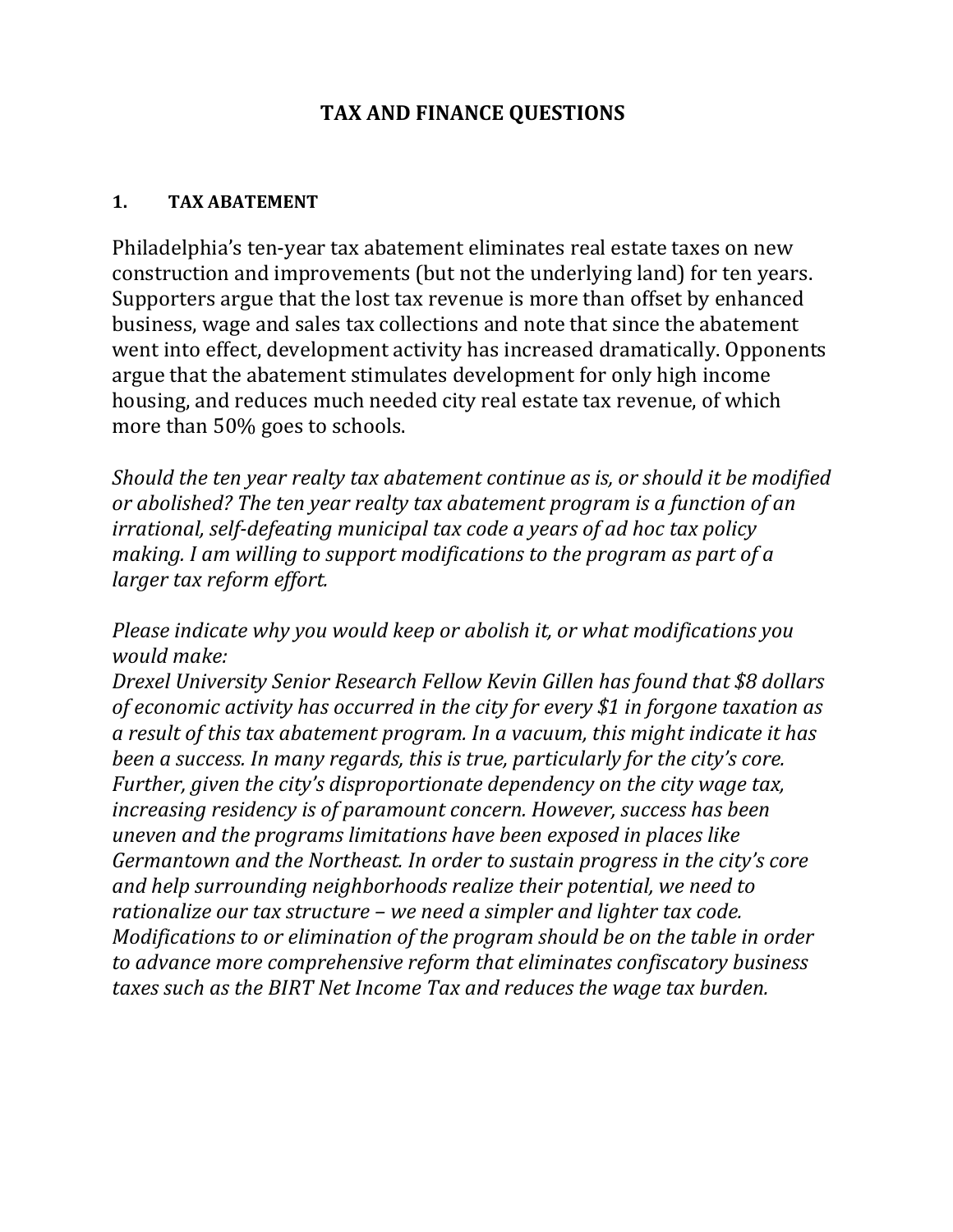In 2013, for the first time in over two decades, the City reassessed all 579,000 parcels within the City limits. Tens of thousands of residential property owners were shocked to receive much higher property tax assessments

*How frequently should reassessments occur and why? There should be a streamlined process for assessing the fair market value of property by the January prior to the fiscal year the property will be taxed. Each fiscal year, assessors should utilize an algorithm that factors in comparable neighborhood transactions, replacement cost, and/or rental income potential in determining property value. Regular and consistent property valuation through a modern and streamlined assessment process is essential to ensuring city property tax policy is balanced, equitable, and graft‐free.* 

# *3.* **WAGE TAX**

Philadelphia receives 66% of its tax revenue from wages and business receipts; in contrast, in New York City and Washington DC, 34% and 35% of tax revenues are from wages and business receipts. In those two cities, proceeds from real estate taxes are much larger  $(41\%$  and  $36\%$ , respectively) than in Philadelphia, where this value is 17%. Critics contend that Philadelphia's reliance on wage/business taxes drives workers and businesses out of the City because it is easier to relocate people than it is to relocate offices and factories.

*Should Philadelphia shift more of its revenue sourcing from wage and business taxes to real estate taxes? Yes.*

*If you believe we should shift away from wage and business taxes to real estate taxes, how would you propose to do this?* 

*The purpose of Comprehensive Tax Reform should be ENHANCING OUR CITIZENS' QUALITY OF LIFE. Sensible reform should accomplish the following: Eliminate confiscatory business taxes such as the BIRT net income tax and reduce the wage tax burden; streamline municipal business regulation; target tax credits for new hires and new industries established on vacant property; account for any impact to the city's near‐term revenue generating potential through the monetization of city‐owned assets; and ensure the ongoing viability of already established businesses. The existing business community must be part of the solution.*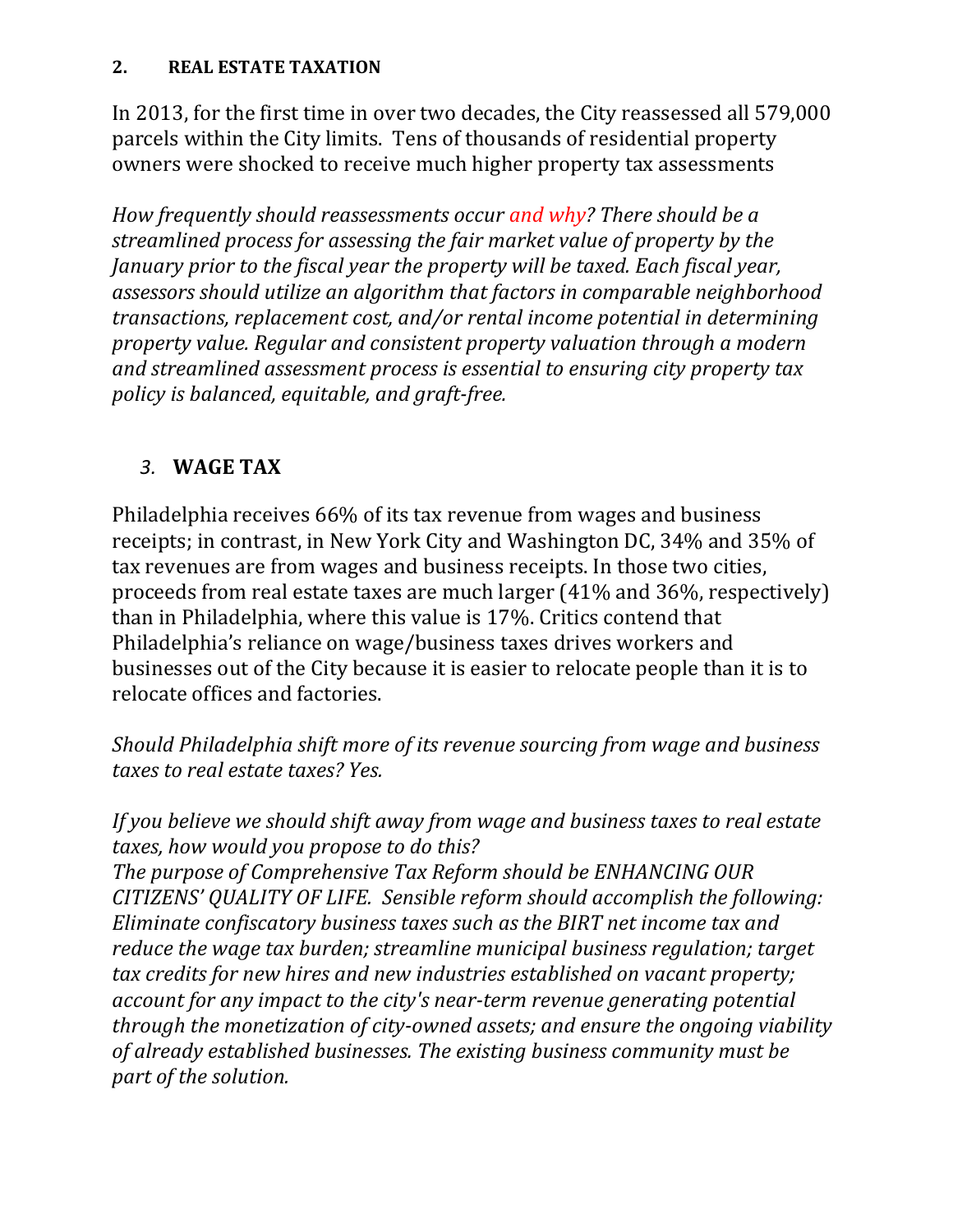*If you do not believe that such a shift should occur, why not?* Click here to enter text.

#### **4. DELINQUENT TAXES**

The City currently has over \$1 billion in delinquent taxes. Approximately half are delinquent property taxes and half are delinquent wage, business income, and related business taxes. Each year, the deficit grows, a trend which suggests that the City lacks the political will or competence (or both) to collect taxes. One tax collection strategy is to remove the collection task from the City and sell tax liens to private investors so that the private sector would set about collecting these debts. Proponents observe that because the \$1 billion delinquency shows that the City is incapable or unwilling to collect delinquent taxes, tax collections should be transferred to the private sector. Critics worry that private concerns would engage in improper collection tactics or fail to fairly treat tax delinquents who are down on their luck.

# *Should the City sell tax liens to private investors? Yes.*

*If not, what steps would you take to ensure that the delinquency is addressed? Critics' concerns are valid ones and should be addressed in the Request for Proposal on ongoing oversight processes. This, however, is not a novel concept. Many other major U.S. cities have established the appropriate balance between maximizing efficiencies inherent to the private sector to their benefit while ensuring the necessary governmental oversight in order to protect those most in need. It has become increasingly evident that the city's Department of Revenue is in need of fundamental reform.* 

# **5. PGW SALE**

Advocates of the recent failed sale of the Philadelphia Gas Works (PGW) favored the sale because the City could use the proceeds, about \$400 million, to reduce the \$5 billion underfunding of the City's pensions. They further contended that the City had no business running a gas company, that City ownership leaves open the door for patronage positions at PGW, that City ownership limited the business opportunities of the operation, and that under public ownership, it will take nearly 90 years to replace the City's ancient and increasingly unsafe gas mains. Opponents asserted that a sale would eliminate PGW's annual \$18 million contribution to the City's general fund. Opponents were also concerned that even though a privately operated PGW, like PECO, would be regulated by the Public Utility Commission, a private operator would be more likely to raise rates and be less responsive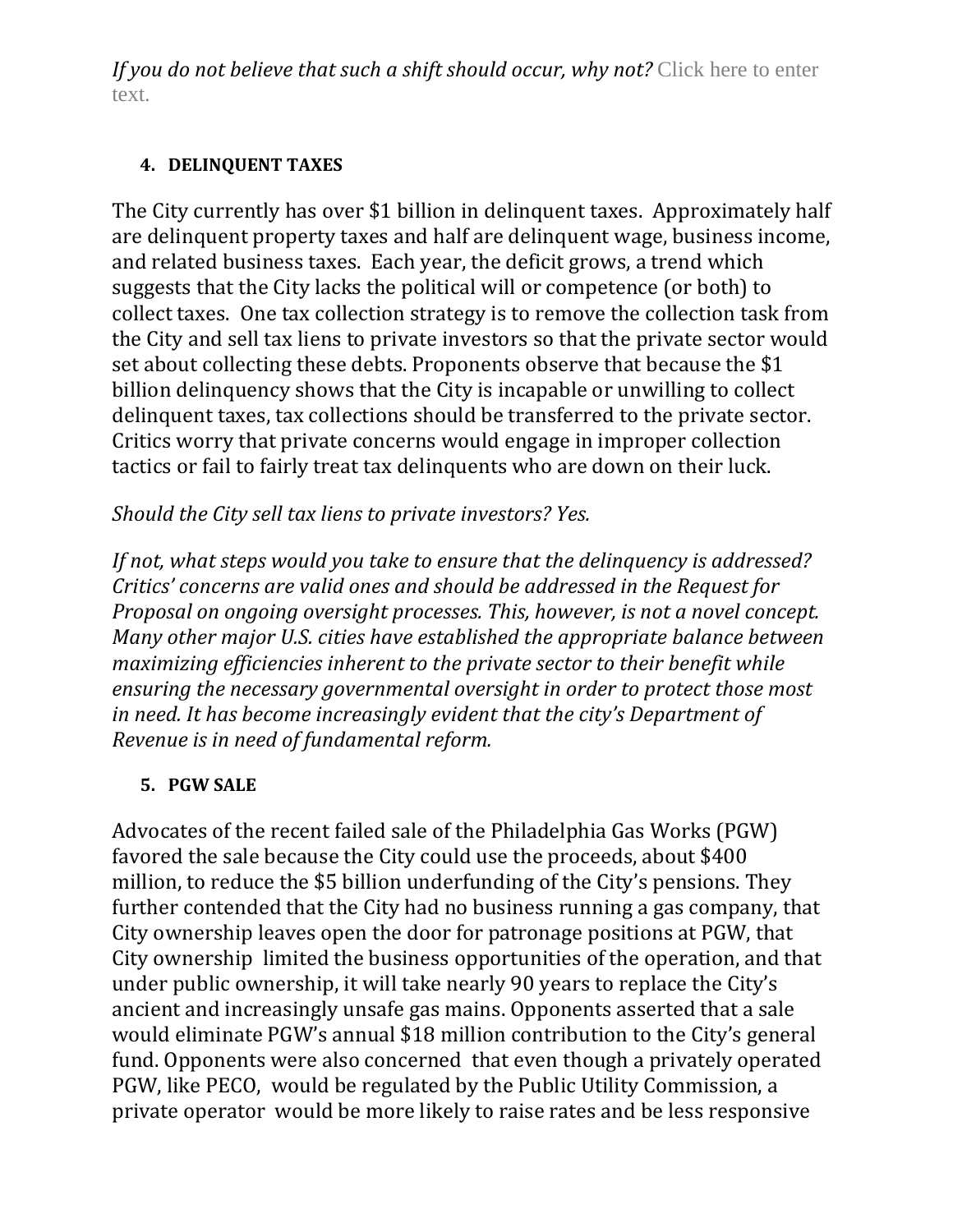to the needs of low income residents than a City owned utility. Critics also contended that the private operator produced no credible plan for upgrading infrastructure that would not have entailed substantial long-term rate increases. Both sides presented reports substantiating their positions. Despite these divergent views, City Council decided not to hold public hearings on the proposal, let alone conduct a yea or nay vote.

*Do you believe that City Council should have conducted public hearings on the PGW controversy? Please explain your answer. Absolutely. The city spent two and a half years and millions in tax payer dollars considering a potential transaction with Connecticut‐based UIL. Similarly, UIL pursued a time consuming and costly due diligence process of its own. The failure to, in the end, not have a transparent, public discussion about the deal was not only a mistake, but also indicative of much that is wrong about our politics and policy making in City Hall. I believe inter‐personal dynamics and internal political considerations in City Hall ultimately derailed the process. To listen to incumbents' explanations as to why they did not hold hearings largely validates my belief. Philadelphia citizens deserved the opportunity to form their own opinion about the UIL proposal through the legislative process – and to have their voices heard. Further, are other businesses more or less likely to invest in Philadelphia given our failure to give UIL the opportunity to make their case publicly? Did it help or hurt our efforts to change the perception that City Council claims to be pro‐job, but is blatantly anti‐business? These are, of course, rhetorical questions.* 

### *What is your vision for the future of PGW?*

*The decision to sell (or not) the Philadelphia Gas Works is arguably the most consequential decision City Council could face in the next term. On one hand, a sale could provide the city with the kind of revenue windfall to tackle major structural reforms, from restructuring an incoherent municipal tax code to stabilizing the woefully underfunded municipal pension system. On the other hand, the complexities of a potential transaction, from concerns about transitioning the existing workforce into the private sector to various unknowns about the future of Pennsylvania's energy industry to the city's troubling track record of managing its own revenue sources and investment decisions, requires a prudent, diligent, and transparent evaluation of any proposed deal.* 

*In concept, I am a proponent of selling PGW. There are any number of reasons why every other major city in the nation abandoned the day to day management of a similar utility years ago. On balance, the upsides associated with a sale outweigh the downsides of continuing to maintain a capital liability*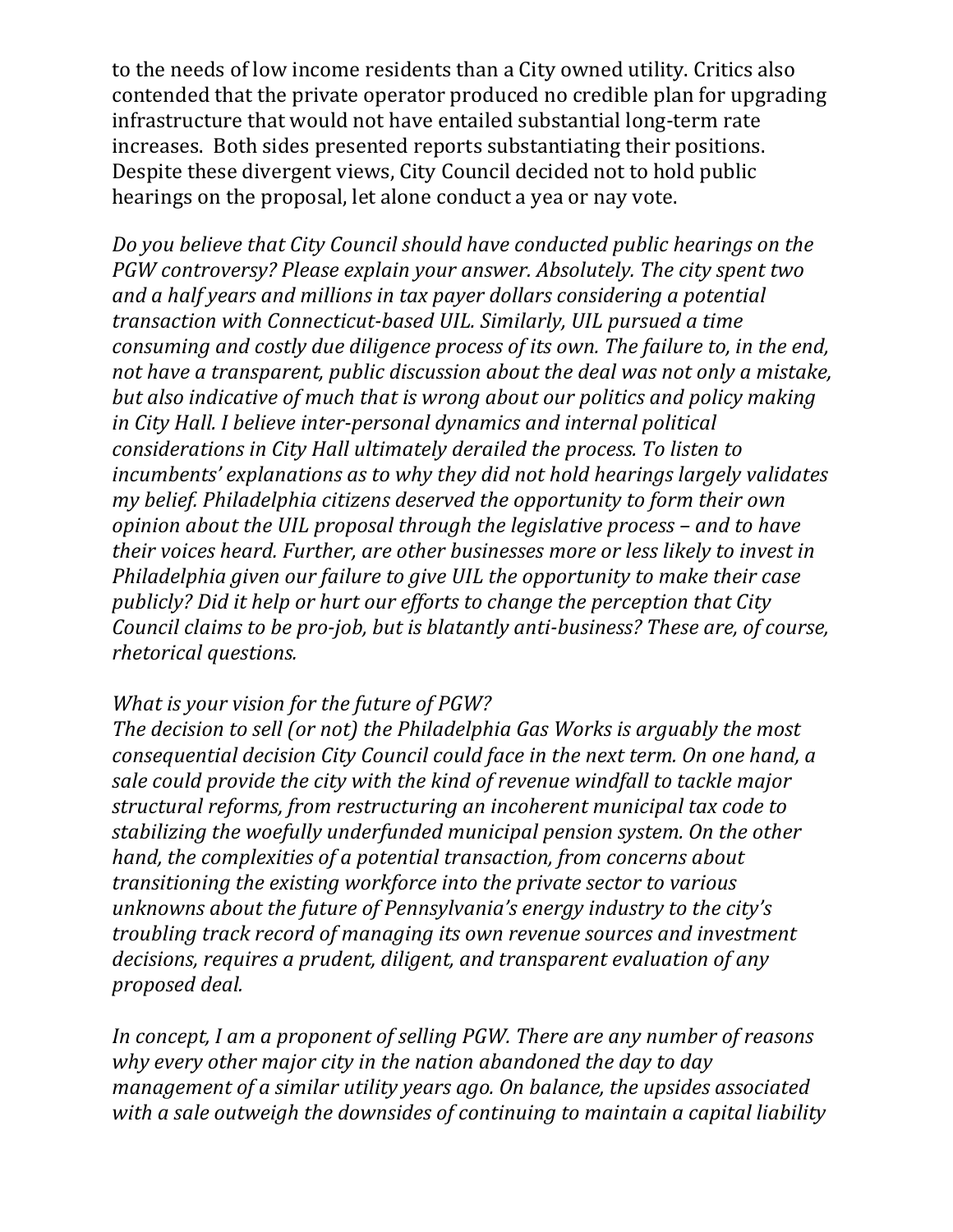*of this magnitude on the city ledger. More specifically, with respect to the proposed sale of PGW to Connecticut‐based UIL, I have serious concerns about how City Council handled the transaction, both as a matter of politics and* substance.

*Even if we were to assume PGW's best days remain ahead of it without UIL ownership, after two and half years of tax payer dollars spent on hard negotiations, City Council should have held public hearings on the specifics of the proposal. In democracy, process matters. When the democratic process is undermined by personality conflicts, it sends the wrong message. A further evaluation of what we know about the mechanics of the proposed acquisition without a public hearing yields additional concerns. Here is what we know based on recent reporting and publicly available data:*

*1. UIL offered and City Council refused to publicly consider a net realization of approximately \$420 million for PGW.*

*2. In so doing, the city chose to accept a continuance of the annual \$18 million dividend paid by PGW.* 

*3. This dividend represents a 4.3% return on the foregone \$420 million value. On a DCF (Discounted Cash Flow) basis, this dividend provides a NEGATIVE IRR (Interest Rate Return).*

*4. A simple analysis shows FMV (Fair Market Value) for PGW realistically in the range of \$400‐\$500 million due to PGW's high debt/equity ratio, which, though down from 3.4:1 two years ago, still sits at 2.4:1. Case in point, the resultant high annual interest expense sits at \$57 million annually while current portion of long‐term debt was \$53 million in the most recent fiscal year.*

*Though I have high hopes for the future of Philadelphia's potential as a global energy hub, the argument that municipal ownership of the gas works is a prerequisite to the city realizing the long term potential economic benefits of Pennsylvania's growing energy industry is unconvincing. So, having not had the privilege to read the UIL offering document, I am left to assume that Council rejected the deal not on its specific financial merits, but because of 'extenuating circumstances', potential 'what‐if' scenarios, and/or internal political priorities. In the most recent PICA report, the first seven recommendations made regarding the pension fund crisis addressed the reversal of poor financial decisions made in recent years. To the extent that the incumbent City Council is responsible for those past decisions, it is plausible that recommendation number eight in their next report may be useful editorial commentary on how Council handled the UIL deal.* 

*Still, I remain open minded about the future of PGW. In the event there is simply not the political will to pursue a sale for the time being, then working to correct*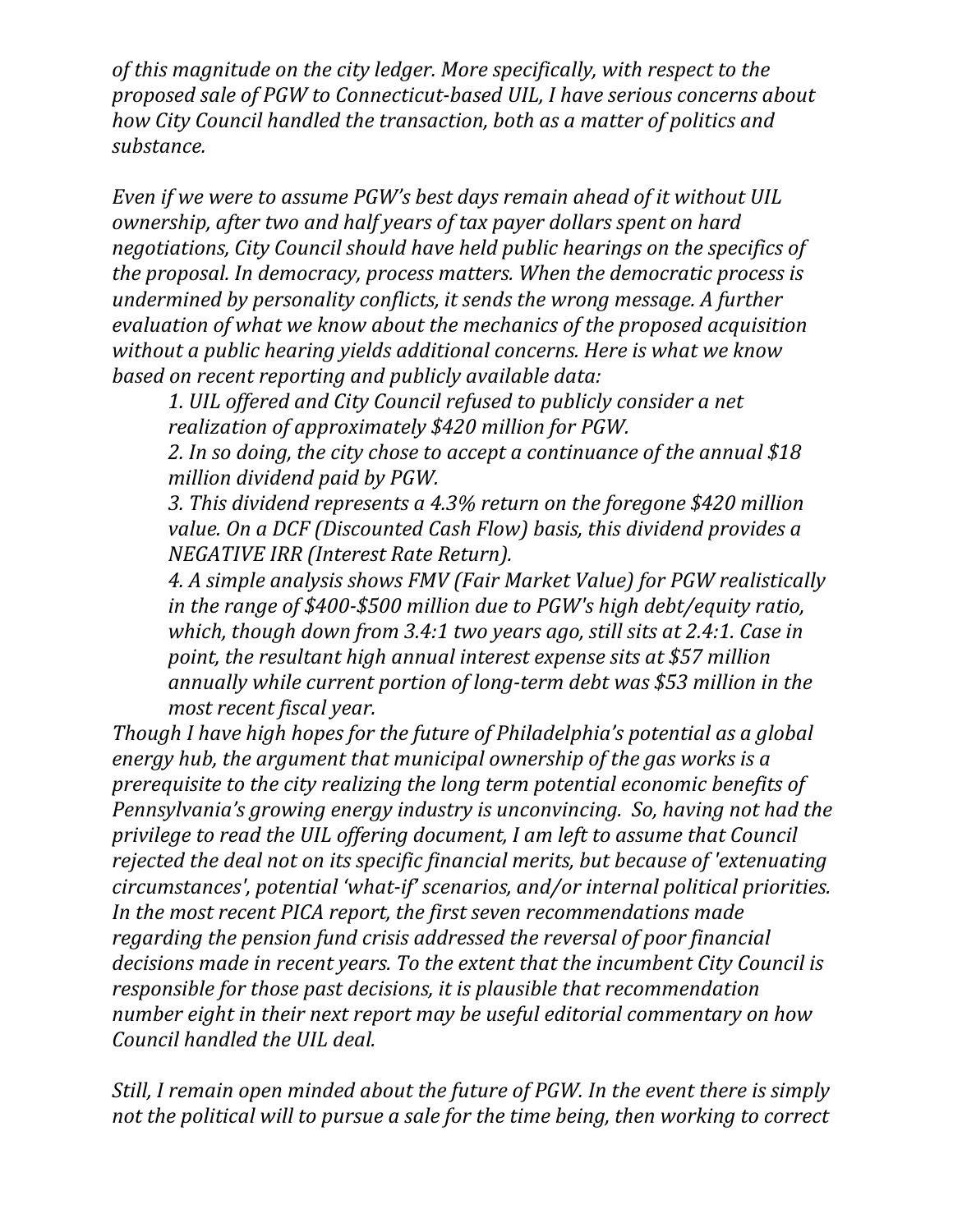*the unacceptable negative IRR should be a priority. City Council must enact legislation to overhaul PGW's governance structure, establish clear benchmarks for improving internal controls, and hold the reformed entity accountable by demanding a greater annual dividend. The following shows the IRR for several levels of annual dividend:*

| ANNUAL DIVIDEND (\$MILLION) |    | IRR $(%)$ |
|-----------------------------|----|-----------|
| 45                          |    |           |
| 50                          | х  |           |
| .5.5                        | 10 |           |
| 60                          | 12 |           |

*In the context of the failed UIL deal, legislation that prioritizes City Council's fiduciary responsibility to the city would require an annual dividend payment to the city in the ballpark of \$50 million. We better get to work.*

### 6. **PENSIONS**

The City spends  $18\%$  of its budget – about \$660 million (in 2012) – on pensions. Even so, the City's pension obligations are currently underfunded by approximately \$5 billion, more than the \$4 billion the City expects to take in during the next fiscal year. Three questions:

*Do you believe that the City can "grow" its way out of this deficit– i.e. that prosperity in the City, as distinguished from tax hikes, will produce higher realty and business tax revenues so that the additional funds can be used to pay down the deficit OR that the City can somehow change its ways and pay down the deficit by better practices?*

*If you do not believe that "growth" alone will suffice to address this issue, which do you favor: raising taxes, cutting spending or selling assets? Depending on your answer, specifically identify the taxes to be raised, the names of the programs that should be cut (please no generalities like eliminating "waste and abuse"), or the assets to be sold.*

*To gradually improve the pension plan's funding status, do you favor continuing the defined benefit plan for existing employees while instituting a defined contribution plan for more recently hired employees?* 

*The January PICA report states "The question goes beyond the sustainability of the pension system to the sustainability of the city itself. Philadelphia cannot grow and prosper unless its public sector costs are affordable to its taxpayers, and unless these costs are predictable." So, while growth is essential to solving the crisis ‐ and I have a number of pro‐growth policy proposals ‐ so too will be*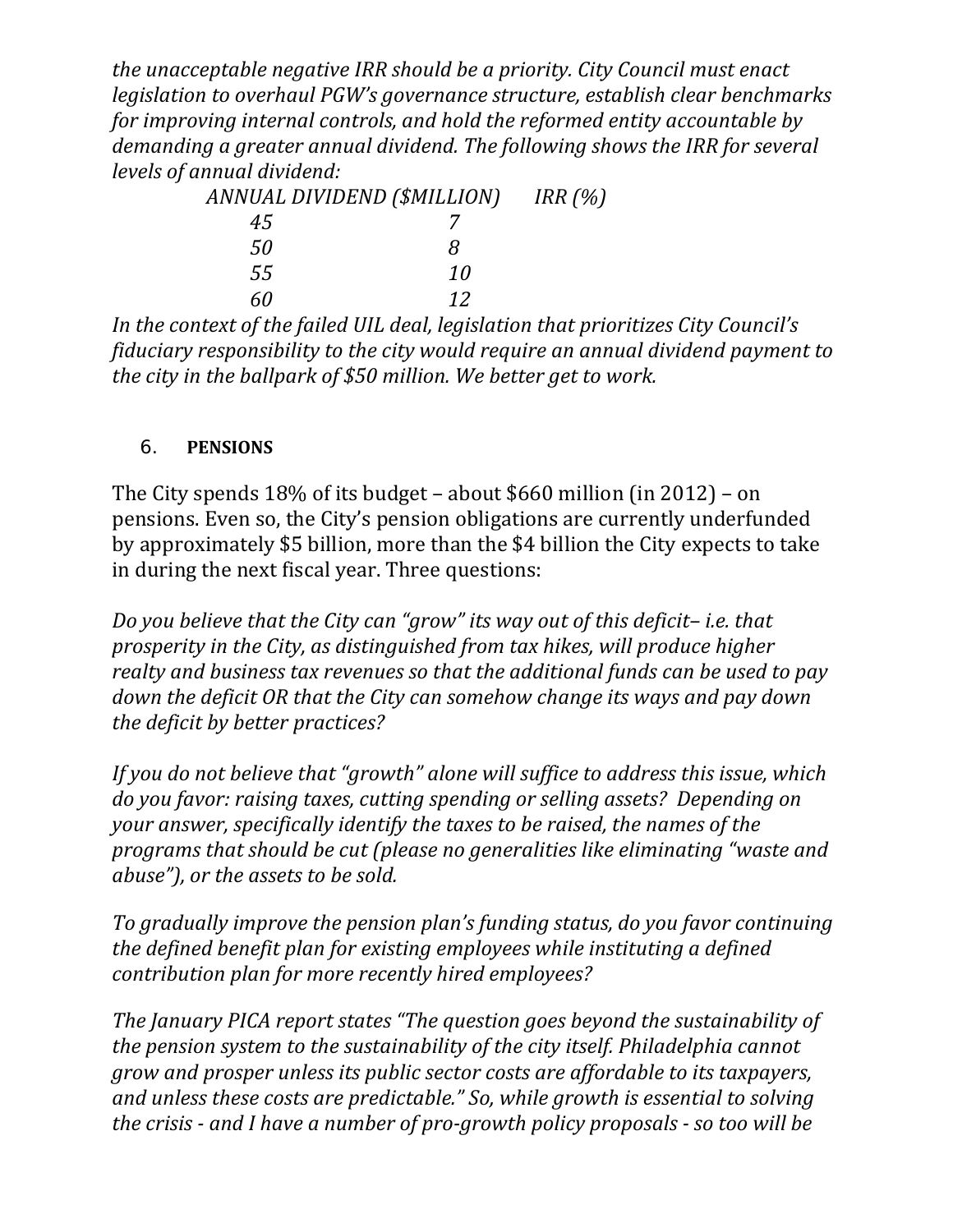*electing representatives to City Council who demonstrate an understanding of their fiduciary responsibility to the city and the impact that responsibility has on our citizens' ability to prosper. On the current trajectory, the pension deficit will not only further impair the city's ability to invest in its future, but also undermine regional growth to the detriment of the entire metropolitan*  $e**conomy.**$ 

*The first seven recommendations made by PICA basically ask the city to undo poor financial decisions made in the past. It is clear that, for too long, we have elected leaders who did not take their fiduciary responsibility to the city seriously enough, to our detriment. I support the recommendation to expand Pension Board membership to include independent members with significant experience in pension fund management in order to enact proven methodology to reduce the gap. By establishing an independent, broadly representative commission to make reform recommendations, political constraints preventing reform can be mitigated. Examples of reform measures might include:*

*Continued emphasis on defined contribution hybrid retirement plans for new employees – younger workers tend to place greater value on portability, autonomy, and long term earning potential than their predecessors.* 

*No fund adjustments unless funded ratio exceeds a threshold level.* 

*Seek new revenue sources to provide dedicated funding. For example, Mayor Bloomberg structured the securitization of New York City's delinquent tax collections that resulted in initial and ongoing cash payments to the city.* 

*Continue to incrementally reduce the assumed rate of return on investments*

*Compel the City Controller's office to assert its role in managing and approving overtime payments in accordance with the City Charter.* 

# **DEVELOPMENT QUESTIONS**

### **7. CHANGING NEIGHBORHOODS**

Some Philadelphia neighborhoods are changing, with better-off people moving into areas historically occupied by less well-off residents. This trend increases the city's tax base (and thus its ability to address the challenges many of its residents face) and often improves the physical characteristics of a neighborhood, but it can also bring unsettling changes, not only through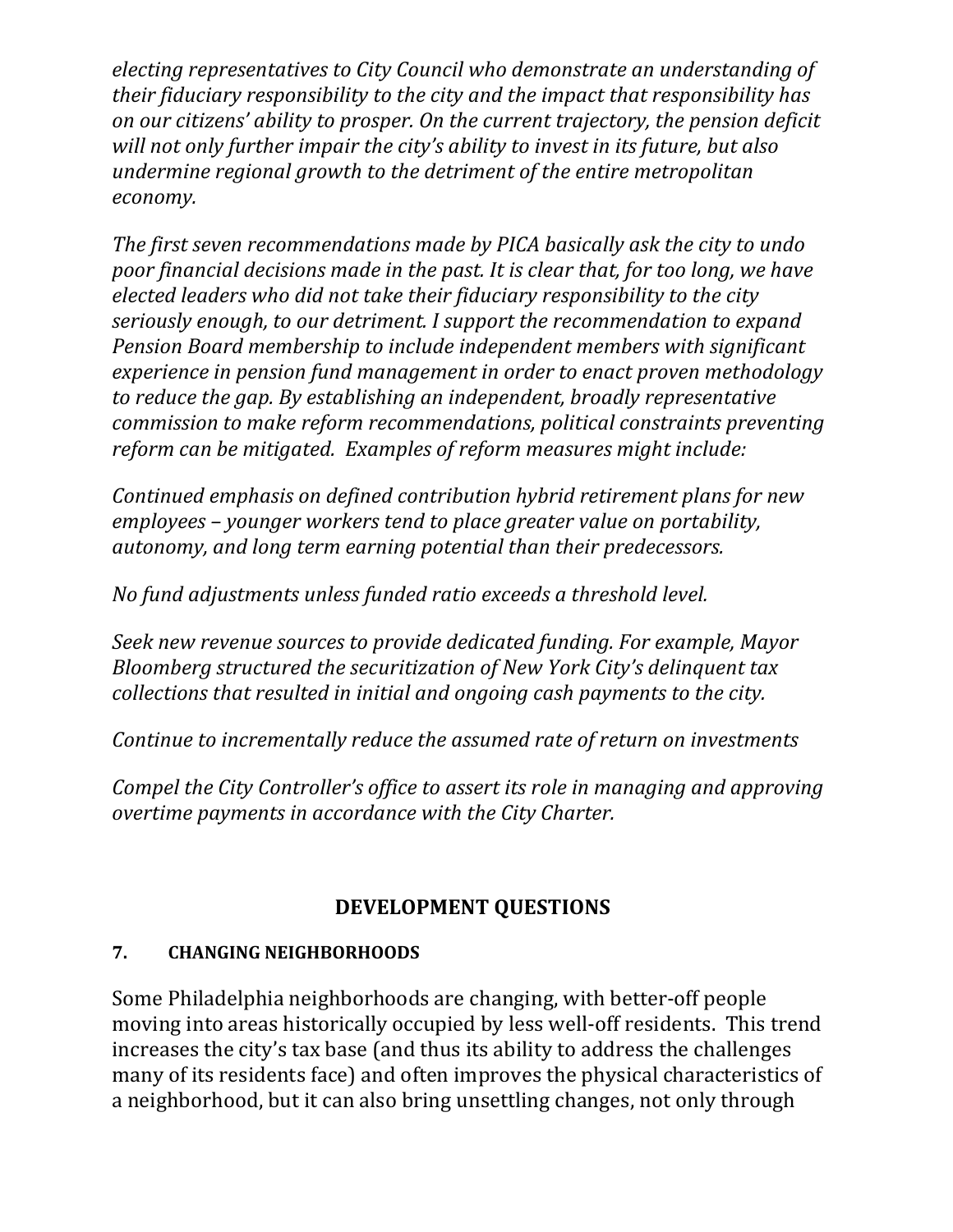increasing property taxes but also via alterations in the makeup of affected communities. 

*Other than providing real estate tax relief to long‐time residents whose assessments have increased due to rising values in the neighborhood, do you believe that government should intervene regarding these neighborhood changes? If so, list the disruptions you would target and the remedies you would suggest.* 

*Yes, government has a role to play in encouraging the development of mixed income communities, expanding economic opportunity created by new development, and encouraging the formal inclusion of neighborhoods surrounding newly revived commercial corridors. While there is much to celebrate about neighborhood revitalization in Philadelphia, it has materialized in a largely ad hoc fashion, leaving many longtime residents to feel marginalized. From a policy perspective, I would pursue the following:* 

*Double‐down on university investments by creating an "Eds and Meds Valley" that encourages the vertical integration of related industry similar to a Research Triangle in Raleigh‐Durham or Kendall Square in Boston.*

*Attract manufacturing by returning vacant industrial property to the private sector through the provision of capital financing.*

*Facilitate the consolidation of new and small business activity to distressed commercial corridors through streamlined regulation and tax incentives. Retail amenities, in particular, spur neighborhood job creation.* 

*Connect entrepreneurs and the creative class to new and small business financing programs offered by federal and state governments.* 

*Encourage development by modernizing city land use policy and tax structure, improving upon recent Land Bank and Zoning Code legislation.* 

*Support investment in municipal civic infrastructure through public‐private partnerships, including ports, multi modal transportation infrastructure, cultural attractions, etc.* 

*Support property tax credits for structural upgrades to residential property in distressed neighborhoods.*

*Advocate for Neighborhood Financial Literacy Programs.*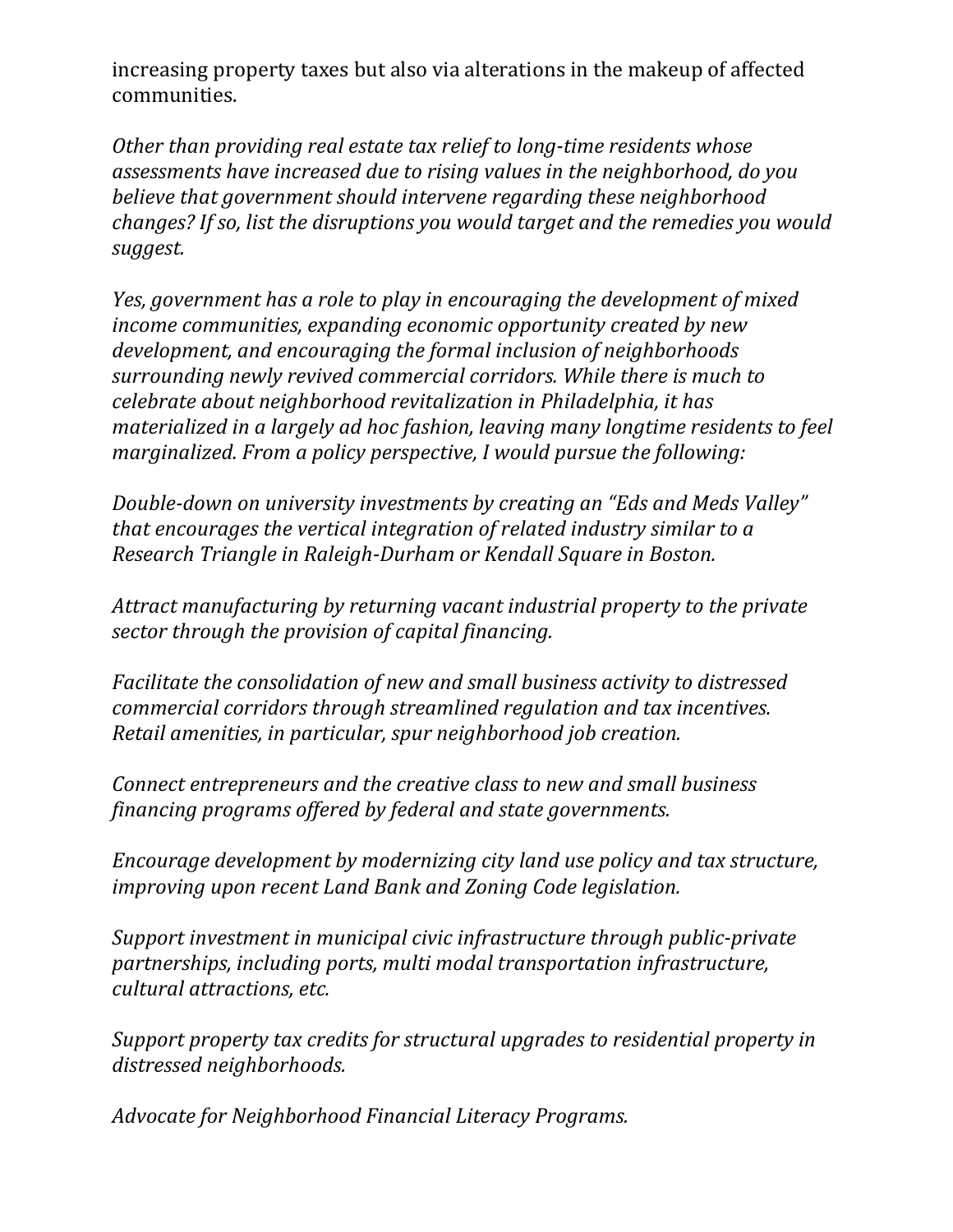*Support an existing C.S.I. proposal to increase city funding to the Community College of Philadelphia by \$2.5 million for the purposes of supporting basic workforce education initiatives.* 

*Further, public safety and creating economic opportunity at the neighborhood level go hand in hand. If the city wants to attract investment it must invest in its safety and security. New businesses are unable to prosper in neighborhoods that are unsafe or are plagued by blight. Resident retention and investment is the foundation of neighborhood revitalization, but residents will flee and divest if they do not feel safe. However, we cannot afford to wait for crime to be eliminated to invest in our neighborhoods. We must pursue the integration of public safety into economic development and neighborhood revitalization policies:* 

*Support "safety integration" efforts by encouraging developers to engage in a peer review process with neighborhood‐based police officers.* 

*Prioritize vacant and blighted "nuisance" property for acquisition and*  $development.$ 

*Invest in Neighborhood‐Police engagement programs.* 

*Enforce established process for the consideration of reduction, reassignment, or elimination of First Responder personnel & resources.*

### **8. ZONING RELIEF THROUGH COUNCIL**

In 2012, after years of effort, the City passed a comprehensive revision of its zoning code. Many developers with projects which do not conform to the new zoning code have sought City Council ordinances to revise the zoning of their parcels, without going through the Zoning Board of Adjustment for a variance. Critics claim that zoning by council ordinance favors those with Council connections and/or big-ticket projects. Proponents argue that stakeholder input can be received in Council and that the Council procedure will encourage development because legal challenges to council ordinances are less likely than appeals from Zoning Board decisions.

*Would you vote for (or sign) ordinances enabling developments contrary to the zoning code and which have not received a variance from the Zoning Board of Adjustment? If so, under what circumstances would you vote for (or sign) such ordinances? We need to have a larger, public discussion about the role of*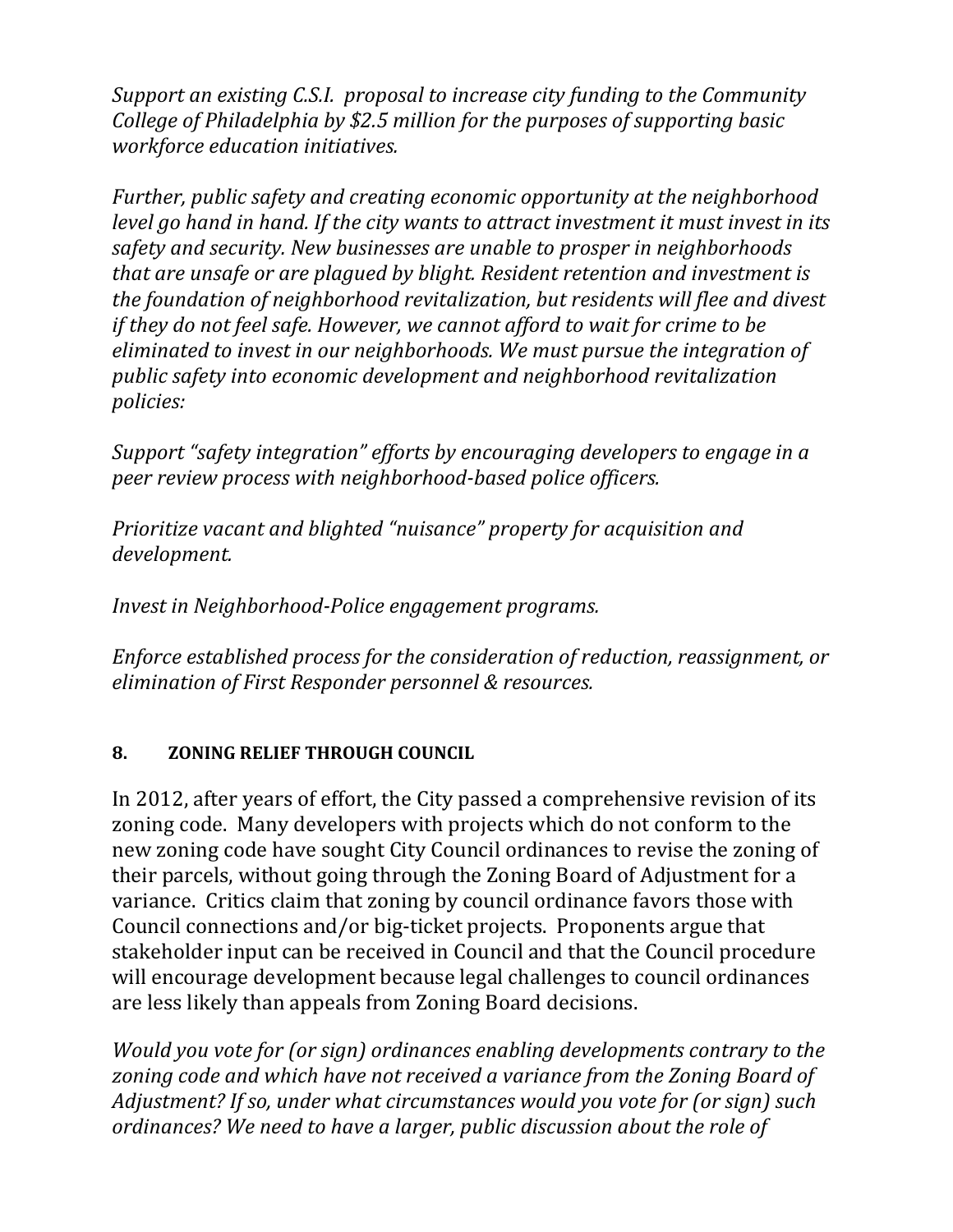*councilmanic prerogative moving forward. How and where should this arcane mechanism be defined and applied? I share the concerns of many about zoning through council ordinance. Let's go back and address proponents' concerns about zoning reform through the legislative process. We can agree there are flaws in the 2012 law and we have an established process for addressing those* flaws.

# **9. CITY‐OWNED VACANT PROPERTIES**

The City owns some 10,000 vacant properties. These properties cost \$21 million per year to maintain. Selling these properties requires City Council approval under the newly enacted Land Bank Ordinance. Sales must also be reviewed by the 14-member vacant property review committee, composed of City officials. Some worry that these procedures serve to delay the sale of these properties and open the process to political bartering, favoritism, and waste. Others say that City Council and the Project Review Committee will appropriately protect the public interest and increase community input in redevelopment. 

*Will you vote to amend the ordinance by eliminating the Council ordinance provision? Explain your response. Yes. Again, this goes back to the need to have a larger discussion about the future of "councilmanic prerogative". There is much City Council could do to make programs like those offered by PIDC even more successful at returning vacant property, in general, and vacant commercial property, in particular, to the private sector in order to foster job creation and advance neighborhood revitalization efforts. Expanding economic opportunity and realizing the revenue generating potential of vacant property in a growing city that is plagued by a structurally inadequate public education system amongst other challenges, should be of paramount concern to City Council. Further, vacant property poses various public safety risks and puts our First Responders in harm's way unnecessarily. It affects the value of surrounding, productive property. The list goes on as to why we should expedite vacant, city owned property off the taxpayers' ledger. I would submit to proponents of the Council ordinance provision that, perhaps, addressing these considerations would be first and foremost in the public's interest.* 

# **GOVERNMENT & ADMINISTRATION**

# **10. ETHICS: CREATING A PERMANENT INSPECTOR GENERAL**

The current City Inspector General, Amy Kurland, holds office pursuant to an Executive Order originally issued in 1984 which could be rescinded at any time by any mayor.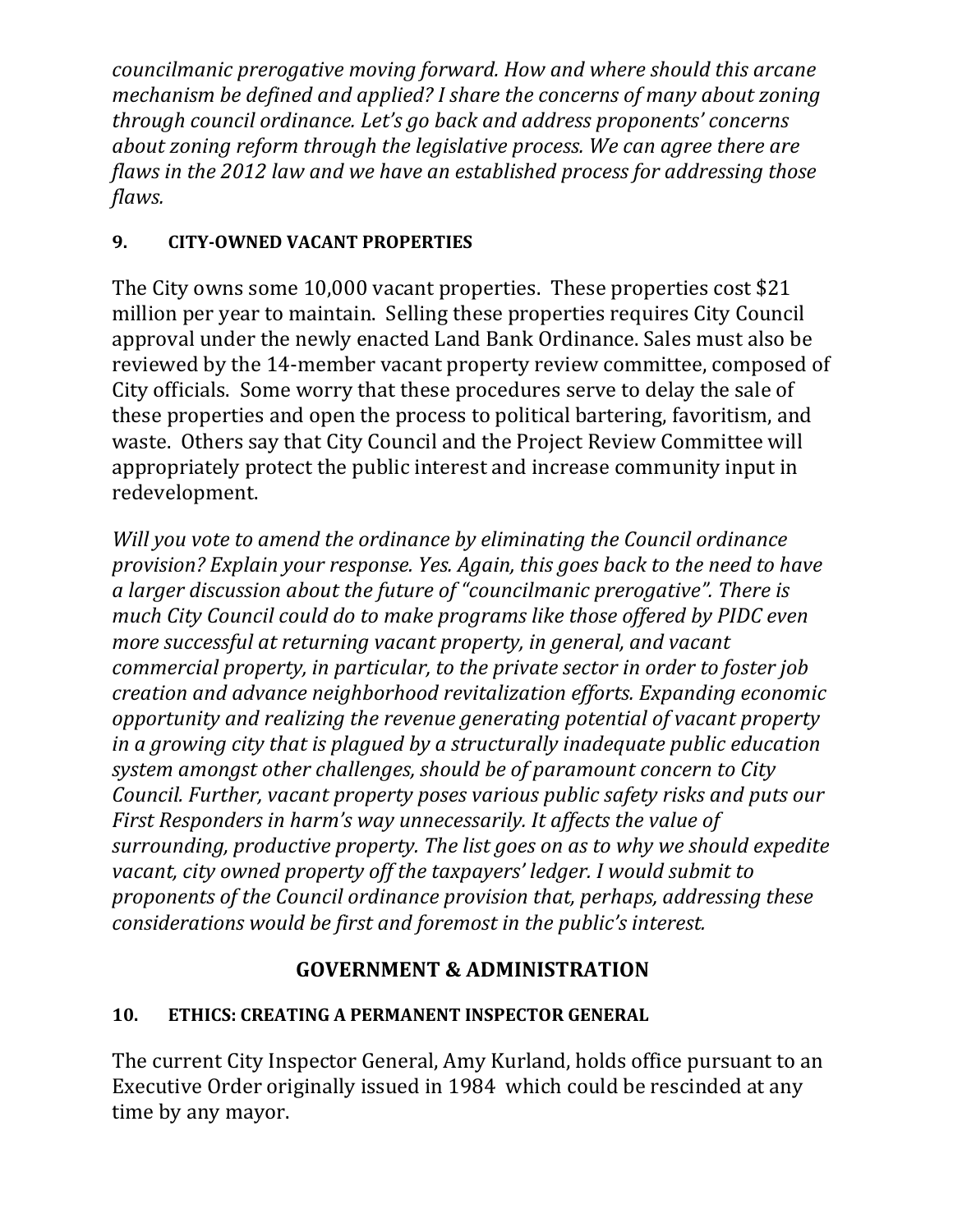*Are you willing to support for Bill 130001 calling for a ballot referendum to amend the City Charter to establish an independent Inspector General funded by taxpayer dollars who would have oversight over every city department?* 

*I am willing to support a Charter change to create a permanent Office of the Inspector General (OIG) provided that there is a clear delineation of roles and responsibilities between this new office, the City Controller's Office and District Attorney's Office of Public Corruption. As a steward of taxpayer dollars, I will ensure that funds allocated to the \$7 million City Controller budget to identify waste, fraud, abuse and funds allocated to the \$33 million District Attorney's budget that are in part spent to investigate and prosecute public corruption are not spent in a duplicative way with redundant responsibilities in a potential OIG. The City Charter enumerates significant powers to the City Controller's office in an effort to provide for its complete autonomy from and jurisdiction over the executive, administrative, and legislative branches of city government. How does the proposed amendment contemplate this relationship? In its current form, the Charter envisions two popularly elected, independent executives – the City Controller and District Attorney – as the officers sanctioned to identify and prosecute municipal corruption. In order to support this proposed amendment, I must be satisfied that the relationship established by the legislation between the Chief Integrity Officer and the executive, administrative, and legislative branches is sufficiently autonomous, even more autonomous than the aforementioned popularly elected executives.*

### 11. **UNFAIR ELECTORAL DISTRICTING**

"Gerrymandering" is drawing electoral districts to serve the interests of politicians or parties. A 2010 survey ranked two of Philadelphia City Council districts (5 and 7) among the top ten gerrymandered districts nationwide, with two others  $(1 \text{ and } 9)$  also highly ranked on the gerrymandering scale.

*Would you vote to amend the City Charter in 2015 so that the next redistricting in 2020 will be conducted by an independent, non‐partisan commission? Yes.* 

# 12. **ELECTION ADMINISTRATION**

Philadelphia elects three "City Commissioners" whose only duty is to administer elections. They serve four years regardless of their performance.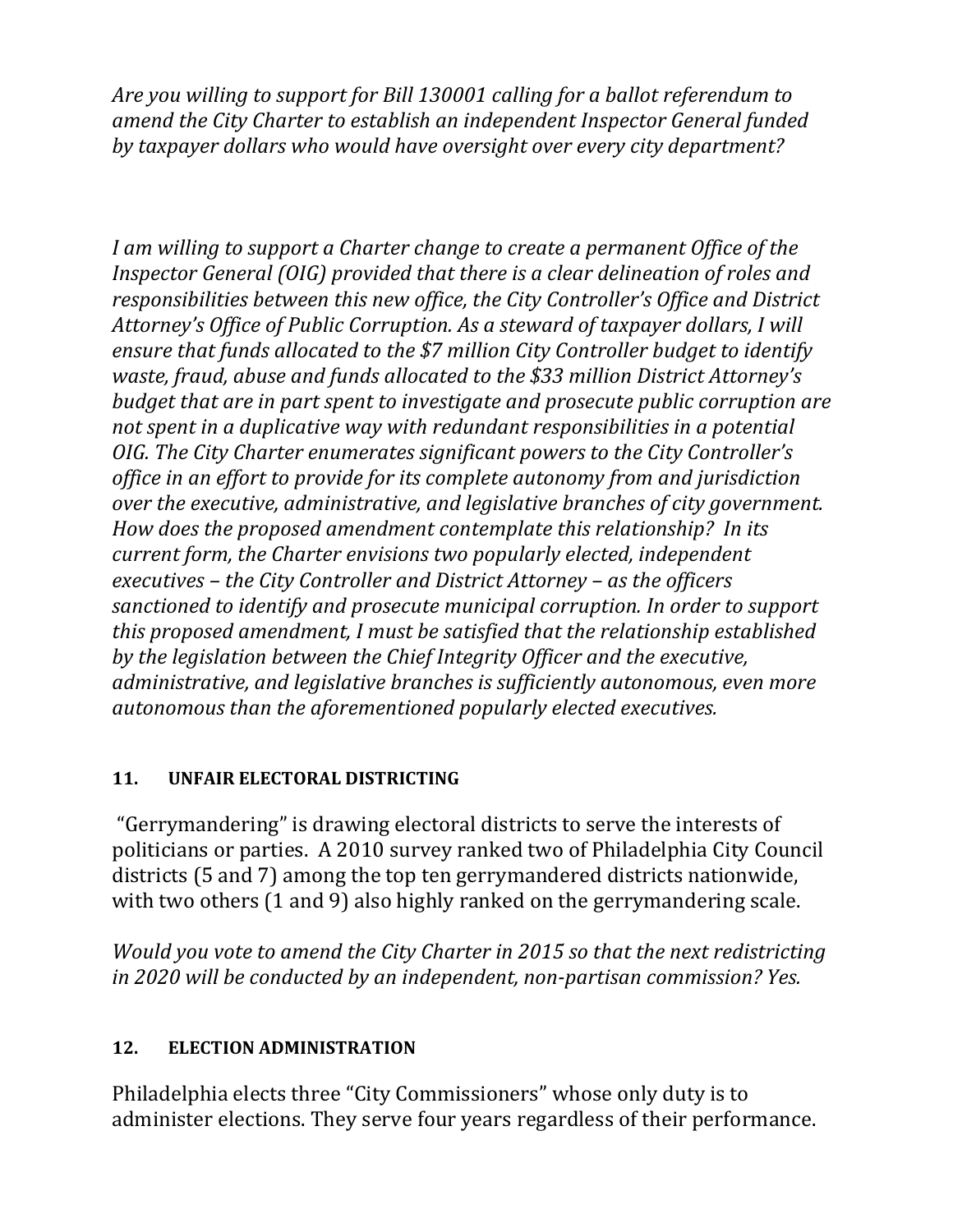In most cities, the election process is not run by three people, but by one, who is appointed by the mayor and can be removed for poor performance. Proponents say that the current system in Philadelphia empowers voters who can reject ineffectual or dishonest Commissioners. Detractors assert that Philadelphia voters are largely unaware of the duties of the three City Commissioners whose job title does not describe their job function so that the ballot results do not reflect voter's assessments of on the job performance. 

### *Would you vote to amend the City Charter, eliminating the City Commissioners and adding the position of an election administrator that reports to the Mayor?*

*I have general concerns about consolidating too much power in the Mayor's office. Advocates of the Charter Change to make the Office of the Inspector General permanent and under the mayor's purview often overlook the fact that the good government progressives who created are Charter enumerated those powers to other, independently elected executives. I have heard calls to make the Philadelphia School District's superintendent a part of the Mayor's cabinet. Here, the recommendation is to pursue a similar route with our election administrators. While I am open to reforming and/or restructuring the City Commissioners' office, I am not yet convinced this recommendation is the "solve". Further, I am concerned this proposal, like the others, perpetuates this emerging narrative that if only we have the right Mayor (or Governor or President) everything else will work itself out. The authors of our current Charter, like our nation's Founders, seem to have a greater appreciation for separation of powers.* 

*Perhaps this movement stems from the fact that our Mayoral race is one of the few truly competitive elections we have in this city. The Democratic mayoral primary is among only a handful of races where the Democratic City Committee does not essentially pre‐ordain the outcome, as evidenced both by the surprising election of Michael Nutter in 2007 and the party's recent decision to not endorse a candidate for Mayor this cycle. So, whether our politicians are corrupt, our schools are failing, our elections are a foregone conclusion, blame can be assigned and accountability rendered.* 

*What we really need is democracy. Democracy requires competitive elections. So as long as we are going to have partisan municipal elections, we need an effective, relevant, urban Republican Party committed to running good candidates and providing voters with a credible alternative and the ability to hold those in power accountable.*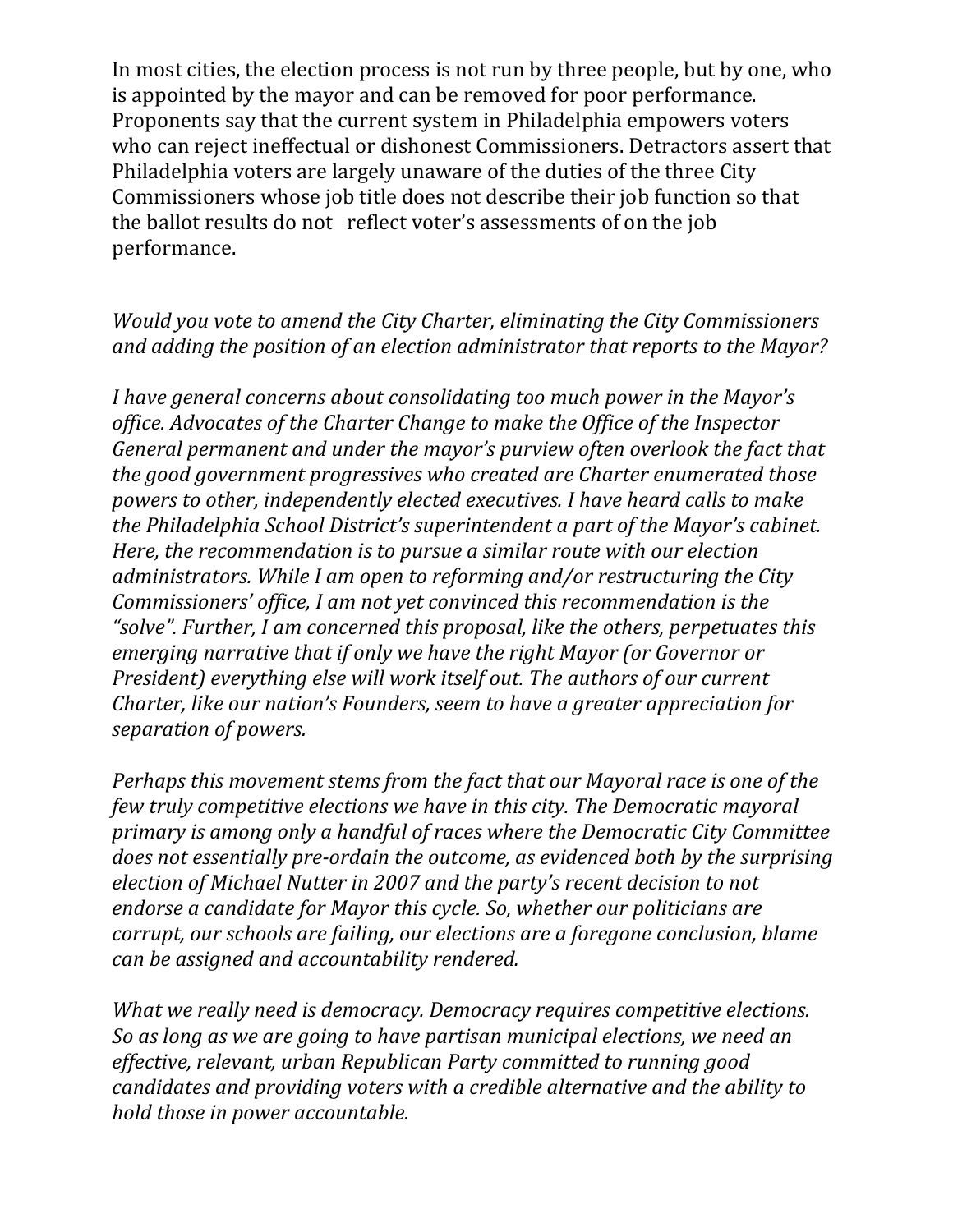### 13. **SHERIFF'S OFFICE**

Per the City Charter, the Sheriff's office is an elective position charged with responsibility for the sale of tax delinquent properties, courtroom security, and transport of inmates. Like the recently-eliminated Clerk of Quarter Sessions, the Sheriff's Office has been unable to account for the funds that it receives. In addition, its foreclosure procedures have been seen as partially responsible for the half billion dollars of property tax delinquencies. Critics of the Sheriff's office maintain that its functions should be administered by administration appointees who can be hired and fired based upon their competence. Defenders of the Office assert that Philadelphia's voters, not the Mayor, should choose who should conduct sheriff's sales, and arrange for courtroom security and inmate transport.

*Would you vote to abolish the Sherriff's office, transferring to other City agencies its functions (Sheriff's sales, courtroom security and inmate transfer)? In concept, yes, but I am not certain abolition thereby guarantees that the root causes of incompetence and graft have been addressed. Certainly, these problems exist in other agencies. So, which agencies will assume these duties? What specific processes will be improved/enhanced under the purview of that agency? Does the agency have the funding/leadership/expertise to do so? If not, how do we address those concerns in advance? I am willing to support a reform effort that ensures greater transparency and accountability, but the detailed mechanics of such a transition matter a great deal.* 

#### **14.ROLE OF NEIGHBORHOODS IN DEVELOPMENT & QUALITY OF LIFE**

Philadelphia is called the city of neighborhoods, but many of our basic planning, resource, and development decisions are made with little or no effective input of neighborhoods--vital stakeholders in the city's future. These include overall development patterns, placement and design of special events, major construction, and placement and operation of key public facilities—each of which can have major impacts on adjacent communities. Some measures have been made, such as the design review process is zoning code and open public involvement. But these remain advisory, and most localized decisions and issues are still the purview of district Councilpeople rather than the administration.

*What would you do to give neighborhoods more meaningful roles in decisionmaking and more effective engagement as partners in the city's goals and mission?*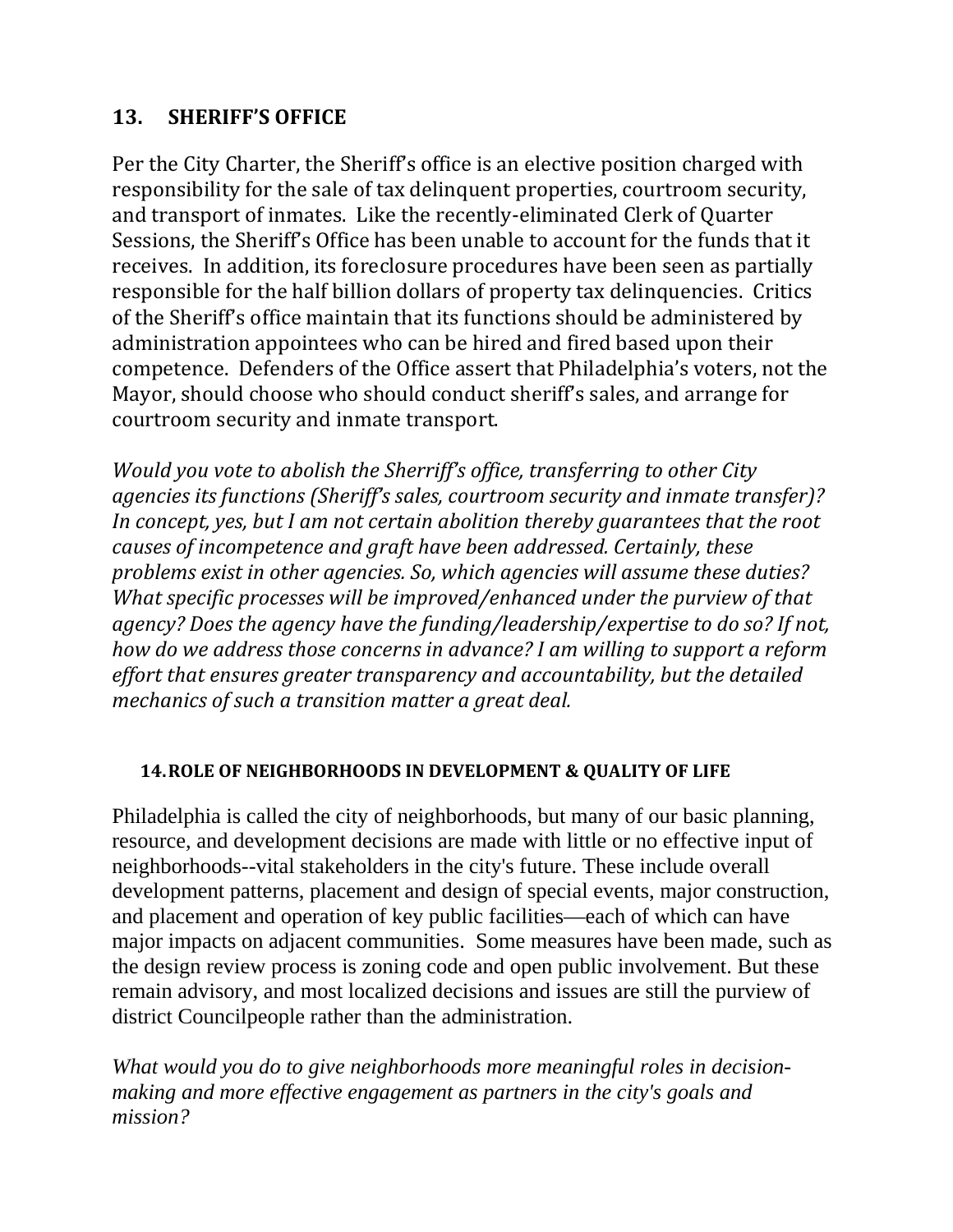*In addition to the various policies outlined in the "Changing Neighborhoods" question, providing and facilitating best in class constituent services will be an absolute priority as a Councilman At Large. Having worked at a senior level for companies that pride themselves on providing their clients with industry-best service, I have a true appreciation for how good customer service organizations operate. I am seeking to serve the public, so I will expect no less than excellent customer service from my office in City Hall or those city offices that receive taxpayer-funded appropriations, in-part, because of my affirmative vote. The city spends a tremendous amount of money on various programs and services intended to connect and/or support various stake holders to little affect. An effective constituent services operation could improve awareness of and access to these services. People want to be heard. They want to be understood. They want courteous and responsive representation.* 

*Also, I intend to propose a "City Hall To-Go" Concept in an effort to replicate the success of a similar program in Boston. The basic concept is that we pare back outdated, outmoded, and expensive government office arrangements in order to streamline essential services and situate them on repurposed, well-appointed food trucks. With the appropriate software, basic municipal services could be completed on an inexpensive tablet device. City employees would man the trucks and the devices to help facilitate the process and answer general inquiries – in your neighborhood! Seniors, new Americans for whom English is a second language, and those who may not be able to afford missing a shift, would benefit from not having to take time to venture to an inefficient and overwhelming municipal services building. Imagine, well trained, customer friendly city employees coming to your neighborhood to connect our citizens with city services on modern equipment while saving the taxpayer money!* 

*A customer-friendly posture, in conjunction with smart policy decision making, will go a long way towards providing both neighborhoods and individuals with a sense that the city is serious about hearing their concerns and helping to address those concerns. As we foster constructing dialogue, I am certain there are any number of ways in which we can further foster engagement and inclusion.*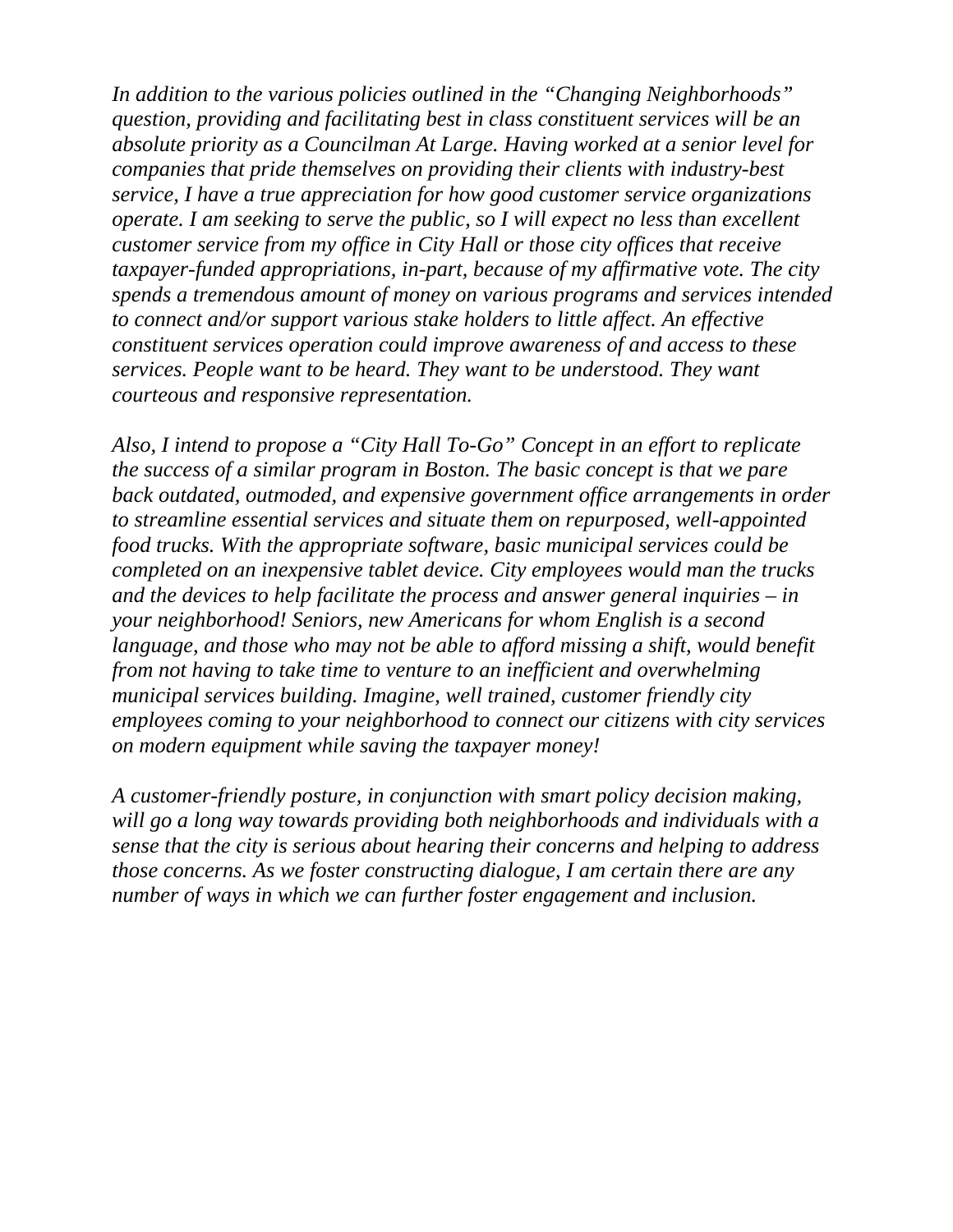#### **15. SCHOOLS**

Per the Mayor's Tale of the Tape, In fiscal year 2013-2014, Philadelphia contributed \$1,216,319,000 to fund the School District, a contribution which accounted for 42.3% of the School District's revenues, a percentage smaller than Chicago  $(50.3\%)$ , Dallas  $(57.7\%)$  and Boston  $(67.2\%)$  but larger than Memphis (38.4%), Baltimore (20.7%) and Detroit (20.4%).

*What is the dollar amount of the contribution that you believe the City should make in fiscal year 2016 – 2017, your first year in office, and how you would finance it? Explain your conclusion*

*Do you believe that any strings/conditions should be attached to the City's contributions to the School District budget and, if so, what are they?* 

*City Council continues to legislate funding increases, yet we don't really know how much we are spending, on what we spend, and to what effect in sufficient detail. For instance, Council recently enacted a new cigarette tax to fill an SDP shortfall, only discover that another \$103 million was required to cover operating expenses. This, combined with unsustainable pension costs pose a risk to the ability of future generations to prosper and the long‐term financial stability of the city. These are the consequences of lacking oversight and a failure of fiduciary responsibility.*

*The City Charter explicitly identifies the City Controller as School Auditor; however, the School District has not been subjected to a comprehensive, independent financial and performance audit, made available to the public per the Charter, in years. Before making recommendations as to how to rectify the School District's financial situation, we must independently ascertain the reality and depth of future shortfalls. Further, we need to better understand the cause and nature of our students' unsatisfactory core competency performance.*

*In order to do this, we must conduct a complete financial and performance audit of the School District in partnership with the City Controller, the Auditor General, and a third‐party firm. Charter Schools must be held to a similar standard. Thresholds for measuring "performance" must be independently and expertly defined.*

*Incremental funds deemed necessary should be provided on a staged basis provided that the SRC and PSD Administration set forth a new operating plan. This plan must demonstrate an ability to operate within newly defined financial boundaries while at the same time improving instructional conditions.*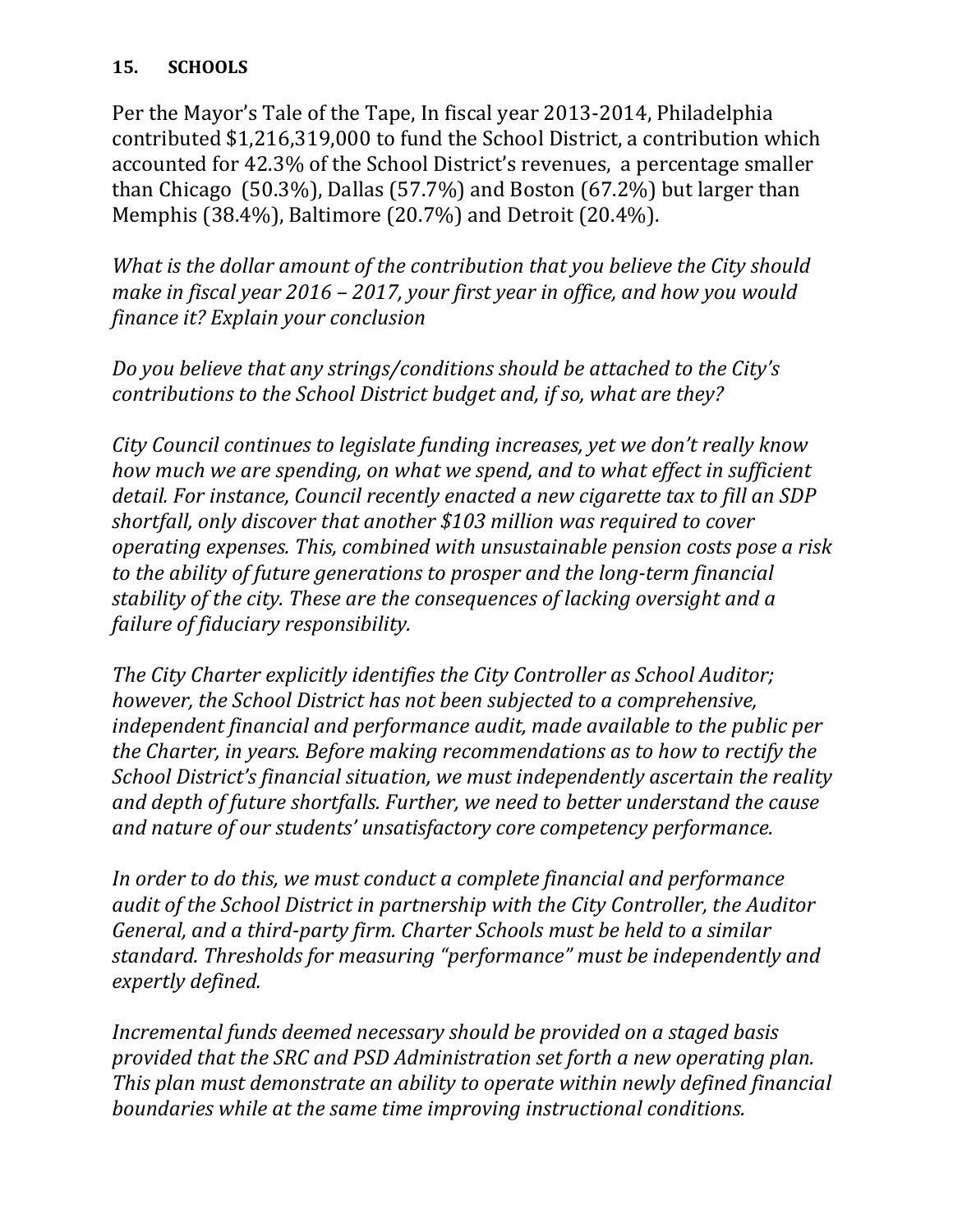*Additional funding should not be derived from additional municipal taxation at this time.*

*As previously mentioned, I would advocate for the reform PGW's governance structure/internal controls to reverse the current negative Interest Rate Return (IRR) and increase the annual dividend from \$18 to more than \$50 million. Since proponents of maintaining city control of PGW are content with the current dividend, incremental funds could be earmarked for the school district as an ongoing, stable, and potentially growing revenue source.* 

| The following shows the IRR for several levels of annual dividend: |    |  |  |  |  |
|--------------------------------------------------------------------|----|--|--|--|--|
| ANNUAL DIVIDEND (\$MILLION) IRR (%)                                |    |  |  |  |  |
| 45                                                                 |    |  |  |  |  |
| 50                                                                 | Я  |  |  |  |  |
| .55                                                                | 10 |  |  |  |  |
|                                                                    | 19 |  |  |  |  |

*Additional funding options may also include the following:*

*Borrowing from the state or other financial agencies with a pledge to fully repay upon the sale of significant capital liabilities, primarily PGW.*

*Diverting funds from the budget by requiring all city departments to increase productivity by 5%.*

*Continue to renegotiate the contracts of SDP service and material suppliers.*

*Codify and operationalize the collection of overdue accounts receivable, delinquent taxes, in particular.*

*Establish a civic initiative enlisting the business, university, and philanthropic communities in an effort to provide instructional resources now.*

# **LIFESTYLE**

### **16. HOUSING FIRST**

Philadelphia has one of the lowest levels of street homelessness of any major American  $city - 1$  in 5,000 Philadelphians lives on the streets in comparison to 1 in 2,700 Bostonians, 1 in 1,800 Chicagoans, 1 in 300 San Franciscans or 1 in 100 Los Angelinos. [Source: Project Home, Saving Money, Saving Lives, 2009, at p. 4] Nevertheless, anyone who has spent time in our public spaces